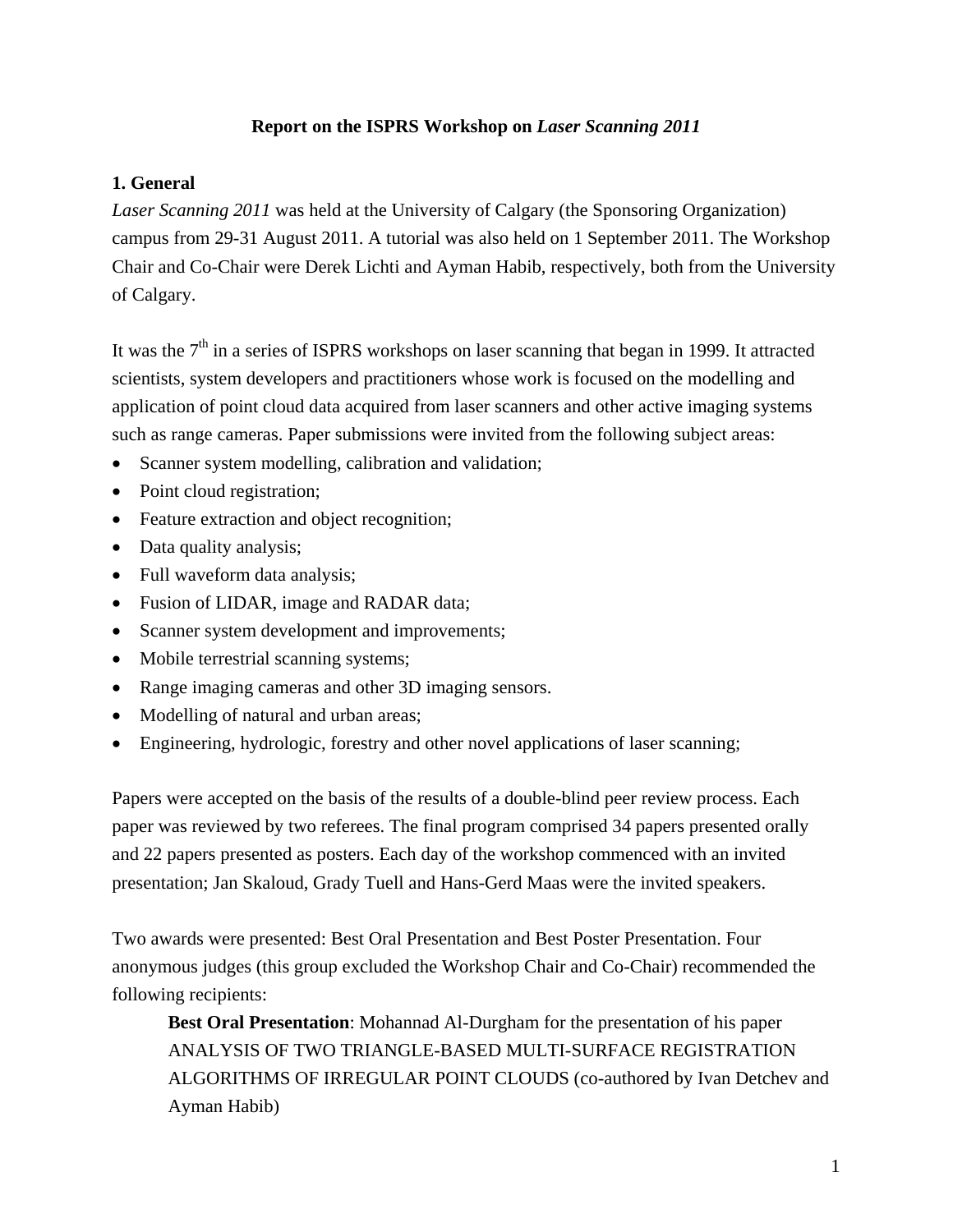**Best Poster Presentation**: Jean-François Hullo, Pierre Grussenmeyer, Tania Landes and Guillaume Thibault for the poster of their paper GEOREFERENCING OF TLS DATA FOR INDUSTRIAL INDOOR COMPLEX SCENES: BEYOND CURRENT **SOLUTIONS** 

Ninety (90) participants from 22 different countries registered for the workshop. The country-oforigin distribution is shown in Figure 1.

Thirty-six (36) participants registered for the 1 September tutorial *Probabilistic Data Analysis Using Graphical Models* offered by Prof. Dr.-Ing. Wolfgang Förstner, University Bonn.



Figure 1. Country-of-origin distribution of Laser Scanning 2011 participants.

Two social events were held: an icebreaker meal on 29 August and a BBQ dinner held in the Rocky Mountains on 30 August.

### **2. Scientific results**

Many authors presented notable scientific contributions that can be briefly summarized as follows:

- Geometric extraction and modelling of individual trees from TLS point clouds
- Recognition of objects from mobile laser scanner point clouds of urban scenes